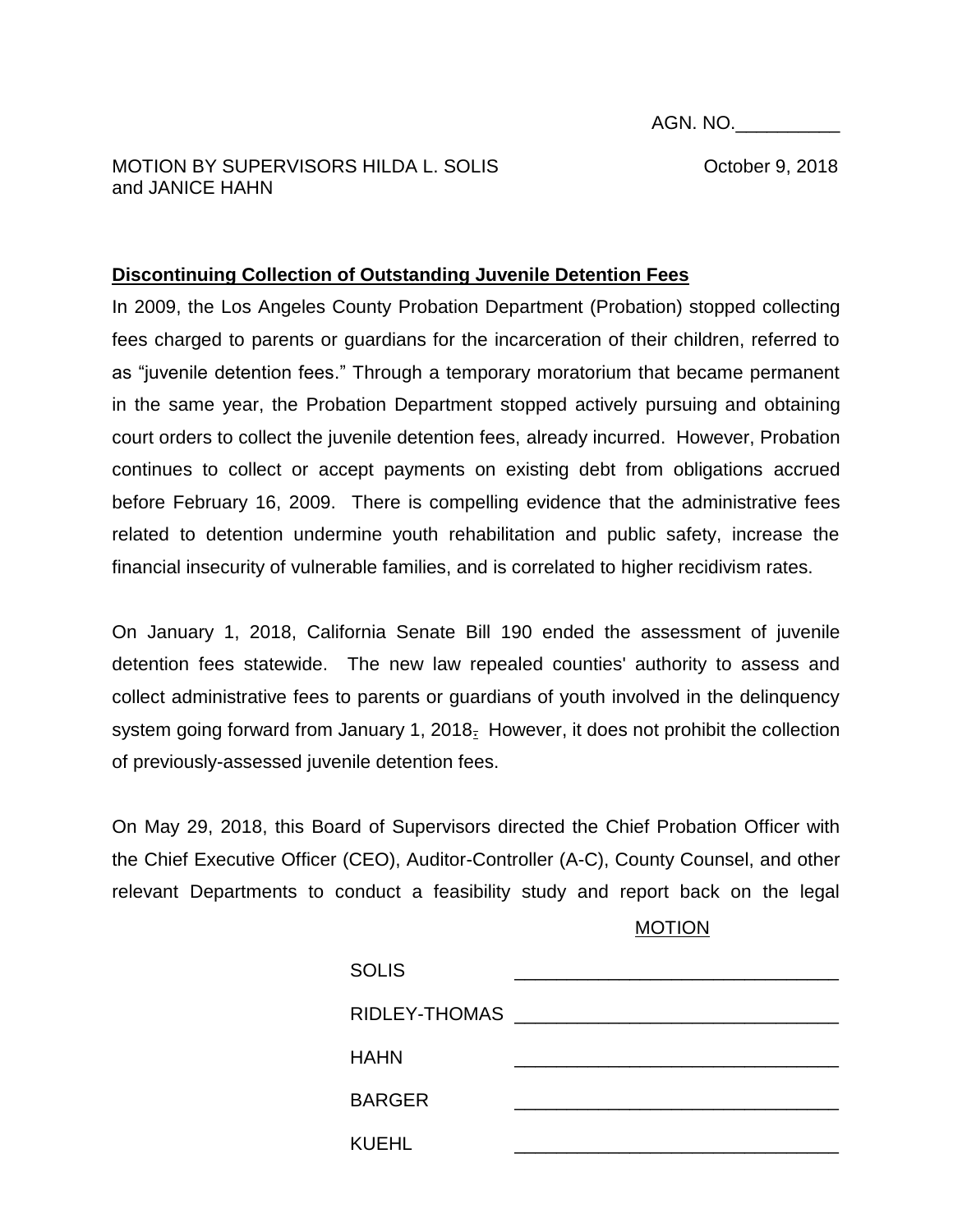authority for discontinuing collection or acceptance of payments of juvenile detention fees incurred before 2009, any related administrative or fiscal issues, and a proposed plan to discontinue the collection of these fees.

According to the report prepared by the Chief Probation Officer, with CEO, A-C, County Counsel, and the Treasurer and Tax Collector, although nearly \$89 million in pre-2009 juvenile detention debts are still outstanding in Los Angeles County, only approximately \$120,000 -- or less than one percent -- is collected annually, providing minimal return to the County, which does not justify the expense of collection. Further, Probation , stakeholders, and the impacted community all agree that this is not consistent with best practices to serve our County's youth and their families, especially considering the fiscal and administrative burdens to the County.

**THEREFORE, WE MOVE** that the Board of Supervisors: Direct the Probation Department with the Treasurer and Tax Collector, the Chief Executive Office, the Auditor-Controller, County Counsel, and other relevant departments to:

- 1) Immediately discontinue the collection or acceptance of payment of debts related to pre-2009 juvenile detention fees,
- 2) Discharge and/or release any balance of outstanding debt based on these pre-2009 juvenile detention fees, which has been levied against the approximately 52,000 accounts, by:
	- a. Filing satisfaction of judgments with the court for court judgments, where applicable;
	- b. Filing releases of liens with the Los Angeles County Recorder for judgment liens, where applicable;
	- c. And/or taking all other legal action as needed to discharge and/or release debts for pre-2009 juvenile detention fees,
- 3) Develop a notification protocol to parents, guardians, and other related entities, to ensure that parent and guardians cease payment as soon as possible, and
- 4) Provide a quarterly report back on the status of implementation, until fee